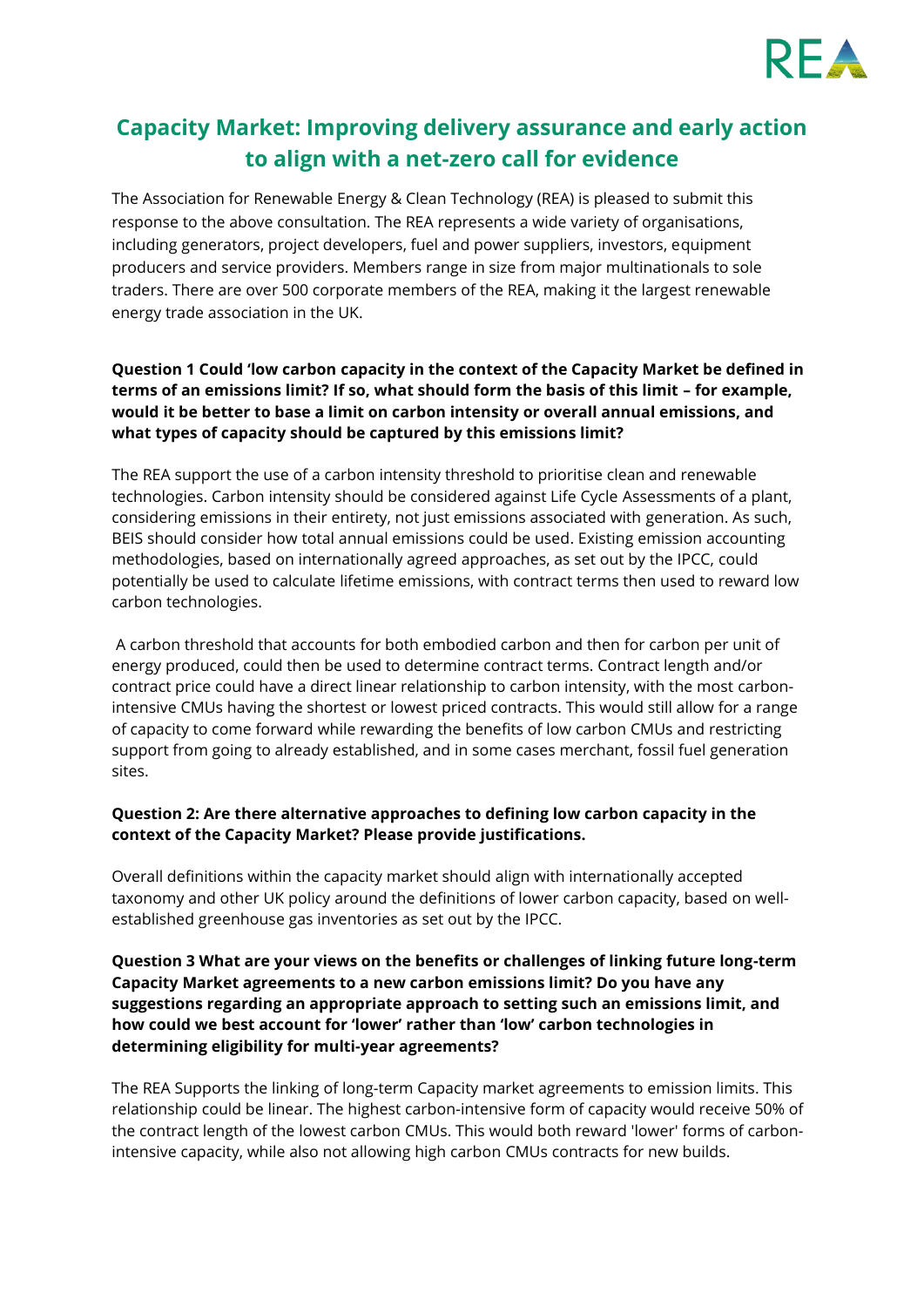

#### **Question 4. Is it necessary and appropriate for carbon-intensive generation to continue to access shorter multi-year agreements, until such a time as low carbon dispatchable generation is more widely available?**

The REA recognise that Energy security is a priority for the capacity market and that, in the immediate term, some carbon-intensive generation may be required. However, the capacity market should not be used to see the delivery of new-build fossil generation sites that would lock in stranded assets as the energy system decarbonises in line with the net-zero 2050 target. As such, multi-year agreements, and T-4 auctions, should be ring-fenced for low carbon new builds and not be awarded above a certain emission threshold. By comparison, T-1 could be awarded to refurbishment sites, where existing carbon-intensive capacity can play an immediate energy security role. However, such high-carbon emissions refurbishment sites should not be allowed to bid in a T-4 auction. We would also support shorter multi-year agreements to be given to those sites with a clear carbon reduction plan in place to be low carbon within a suitable timeframe.

This arrangement should have a clear timetable for review to determine when there is enough low carbon generation available to stop providing contracts to fossil generation at all, recognising that this will need to happen by the early 2030s if to remain aligned to the CCC carbon budgets, which require a net-zero electricity grid by 2035.

# **Question 5 Would you expect these suggested changes to agreement lengths to affect your decision to participate in the Capacity Market, your bidding behaviour, or the costs of and access to finance? If so, how? Can you suggest any alternative approaches to ensuring agreement lengths offered in the Capacity Market are consistent with the delivery of net-zero targets?**

Limiting access to multi-year agreements to low carbon capacity will encourage more renewable and clean technology capacity to come forward and should disincentivise fossil fuel new builds that are likely to become stranded assets as the grid decarbonises.

It should also increase access to finance if delivery milestones and lead times are appropriately aligned with the build-out of low carbon capacity. For example, the biggest constraint on build times tends to be grid connections themselves, a factor that is out of the developers' control and up to ESO or DNO. As such, allowable lead times and contract lengths should be suitably flexible around aspects that the developer cannot influence. This would help to de-risk a project further, ensuring that it is only controllable risks that need to be managed, enabling further access to finance.

BEIS may also wish to consider whether 'T-Unlimited' auctions may be appropriate to bring forward innovative low carbon capacity, no matter the time frame for delivery. This would recognise the difficulty of unknown lead times, or aspects outside of the developer control, for new technology projects.

**Question 6 Is it still appropriate to maintain the link between capital expenditure thresholds and multi-year agreements? If not, what other criteria could we consider using to assess eligibility for multi-year agreements (other than the new lower emissions limit discussed in section 2.3.2.1)?**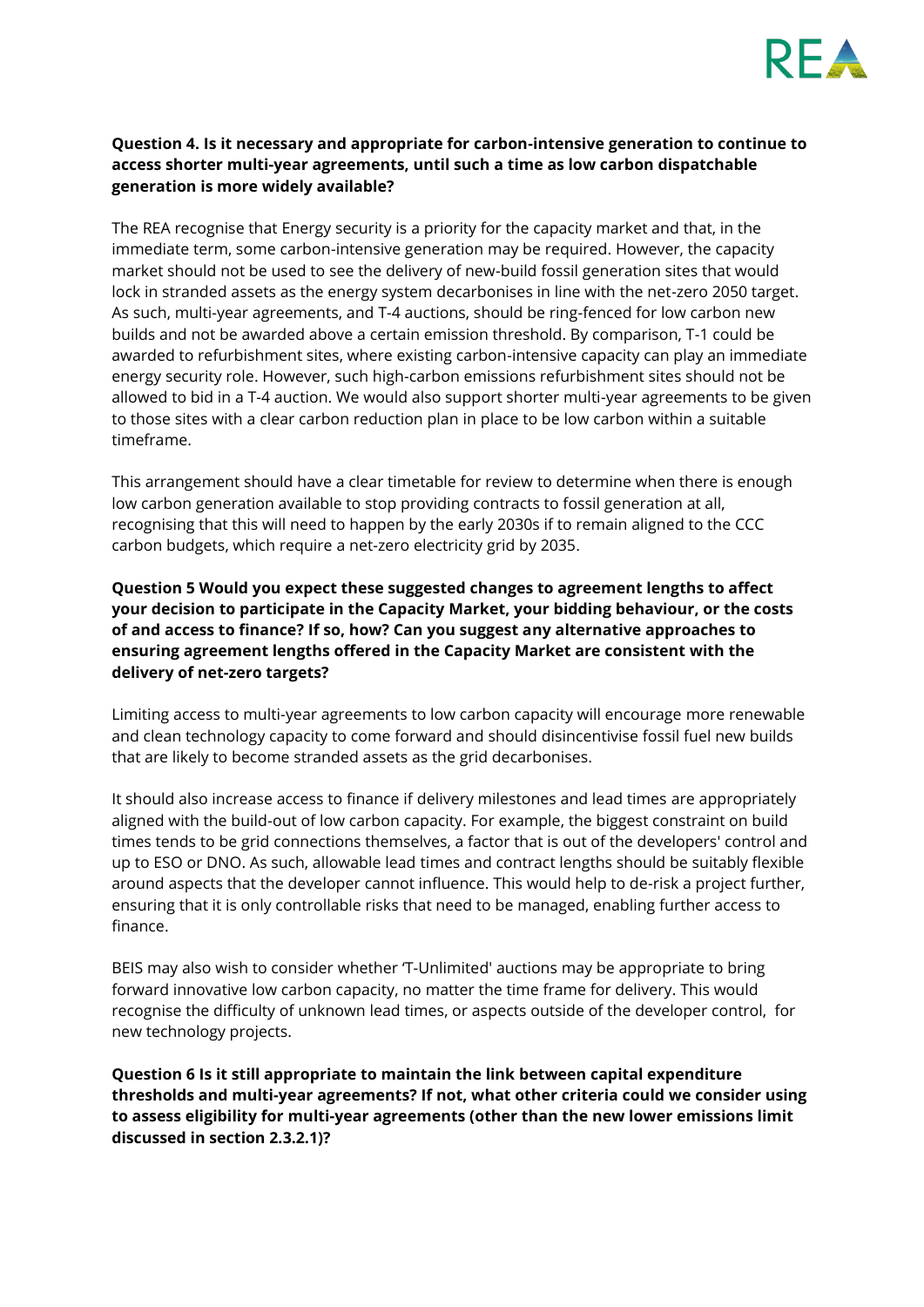

Linkages between multi-year contracts and capital expenditure could be maintained with the additional caveat that the generation must also meet a low carbon threshold. High capital expenditure on fossil fuel capacity, would suggest a new build site which would not be aligned with keeping the UK on track with its Carbon Budgets. However, different types of low carbon capacity will also have different levels of capital expenditure, with high expenditure sites likely to align with long build times. However, the emission thresholds should be the primary criteria for access to long multi-year contracts.

# **Question 7 Should we revise the applicable capital expenditure thresholds? If so, what data could we base them on, and do we still need to have two different thresholds? Should low carbon DSR be able to access shorter multi-year agreements on the basis of emissions limits rather than capital expenditure thresholds?**

We believe it would be beneficial to revisit capital expenditure thresholds and for them to be appropriate to specific technologies. However, as mentioned, emissions limits should become the defining criteria for access to multi-year agreements. As such it is appropriate that low carbon DSR can access multi-year agreements based on emission limits rather than expenditure.

Through the development of the Net Zero Innovation Portfolio competitions, BEIS will now be receiving a significant amount of data related to different technologies, their costs, and their build-out times. This data could form part of the reassessment of appropriate thresholds for different technologies. We would recommend BEIS commission analysis of costs based on competition submissions to develop indicative thresholds. These thresholds could then be further consulted with the industry to check their accuracy and refine them against real-world examples.

#### **Question 8 Should we review the 77 month window for new builds?**

Yes, factors out of the developer's control should be accounted for, rather than stipulating an artificial 77-month window. As mentioned, aspects like grid connection can be a significant limiting factor on lead times and could affect time frames for capital expenditure. It is appropriate that a more flexible milestone arrangement, between auction result day and a start of a realistic delivery year, align with project realities and those aspects that are actually within the control of the developer.

# **Question 9 What are the benefits of maintaining the Extended Years Criteria?**

It should be possible for associated combustions installation and efficiency standards to be confirmed through other means, such as a sites Environmental Permit or stipulated efficiency requirements. This does not necessarily require the Extended Years Criteria to be in place. However, such standards must be maintained through an identified process and requirements.

**Question 10 What are your views on the introduction of a declared later delivery year as a way of addressing the challenges experienced by projects with long build times seeking to enter the Capacity Market? Would this affect your decision to participate in the Capacity Market, and if so, how? Are there other approaches we could take to remove barriers to participation for technologies and projects with long build times?** 

The introduction of declared later delivery years would be a very welcome development and encourage more innovative low carbon CMUs to enter the auction, especially regarding longer duration energy storage. However, we note again, that one of the biggest factors affecting lead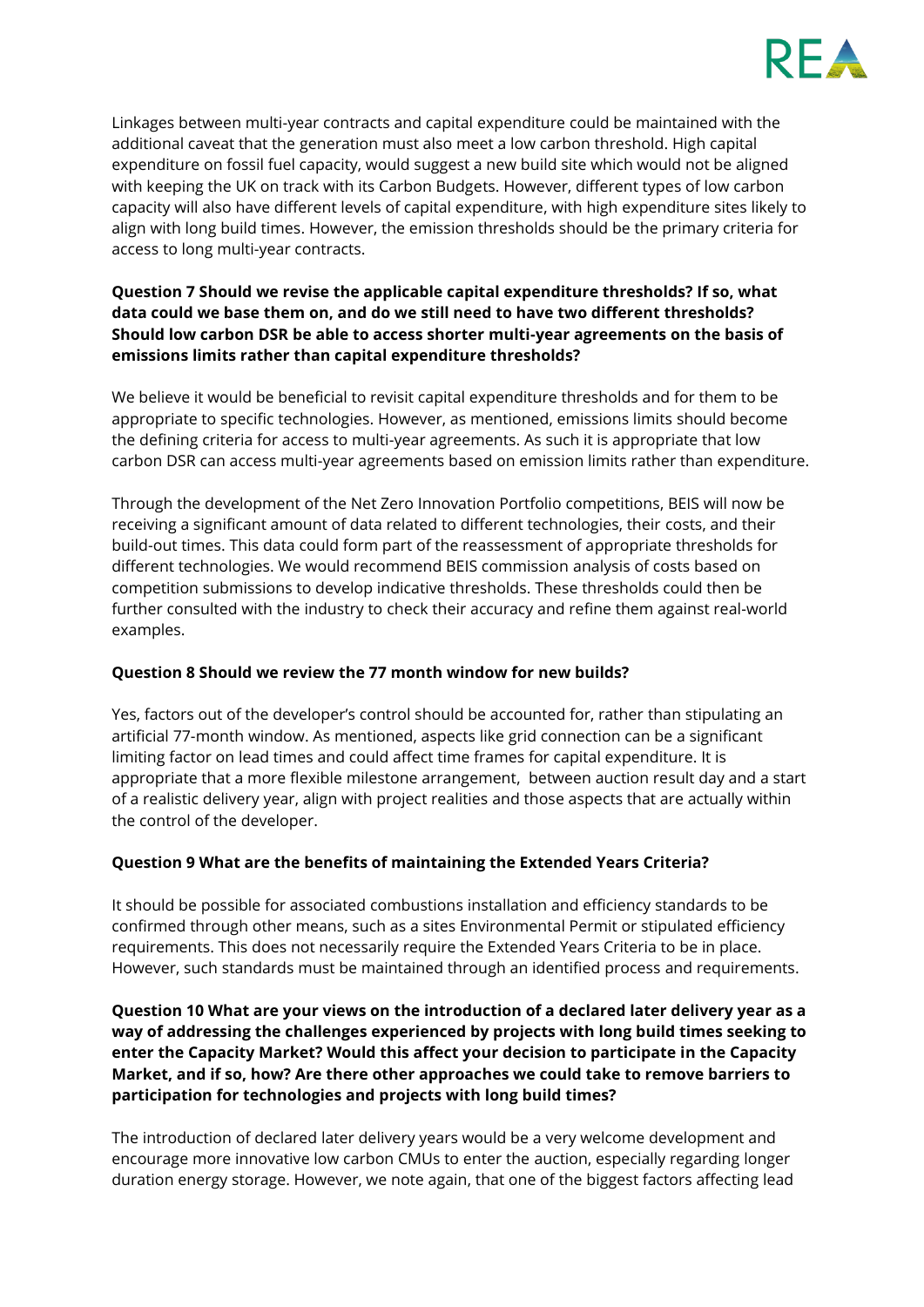

times is the securing of gird connections, which are out of the developer's control. This will likely remain an unknown even within applications of extended timeframes. This needs to be recognised within contract arrangements and be suitably flexible so that sites are not penalised for such factors.

BEIS may also wish to consider whether 'T-Unlimited' auctions may be appropriate to bring forward innovative low carbon capacity, no matter the time frame for delivery. This would recognise the difficulty of unknown lead times, or aspects outside of the developer control, for new technology projects.

# **Question 11 Do you agree with our suggested approach to determining and verifying eligibility for a declared later delivery year? Are there other approaches we could consider?**

The REA agree with the need for robust requirements around verifying the need for later delivery years, however, these requirements will need to be consulted on separately to ensure they are proportionate. We raise concern that the consultation refers to relying on delivery timeframes for "other comparable projects", for many innovative storage projects this may not be appropriate given the nascent nature of the market. Furthermore, factors outside of the developer's control may have the largest impact on delivery times. Consideration of how to demonstrate realistic delivery timeframes through independent technical analysis and reports should be considered sufficient for verifying later delivery years.

The REA also suggest that consideration around new build PSH and its ability to potentially benefit from a cap and floor arrangement, should not restrict such projects from then only being able to get one-year capacity market agreements. The reasons BEIS are proposing an alignment with how interconnectors and PSH are treated is not clear. The current rules for interconnectors relate to the characteristics of direct cross-border participation, which do not apply to new build PSH. As such, we would suggest that new build PSH should be able to get both a cap and floor scheme and access to multi-year capacity market agreements, as both will ultimately contribute to securing reliable revenue streams that will bring the costs of such projects down.

# **Question 12 How can we best mitigate any security of supply risks arising from this approach? Can you identify any additional risks and/or disbenefits related to the introduction of a declared later delivery year?**

Regular auctions, which deliver a variety of both long term and shorter contracts will help mitigate security of supply issues, providing both immediate and longer terms CMUs to be developed. By ring-fencing longer-term agreements for new build low carbon CMUs, through an emissions threshold, future energy security is assured to be in line with net-zero goals. At the same time, shorter-term delivery can be focused on the refurbishment of existing capacity also delivering energy security today.

# **Question 13 What are your views on the benefits and challenges of introducing an auction design splitting auctions between new build and refurbishing low carbon capacity and existing capacity? Would this affect your decision to participate in the Capacity Market or your bidding behaviour, and if so, how?**

Split auctions would be a welcome development where beneficial contract characteristics are provided to the delivery of low carbon CMUs. Ring-fencing longer-term contracts for new build low carbon CMUs, while still allowing refurbished sites to gain from shorter-term contracts,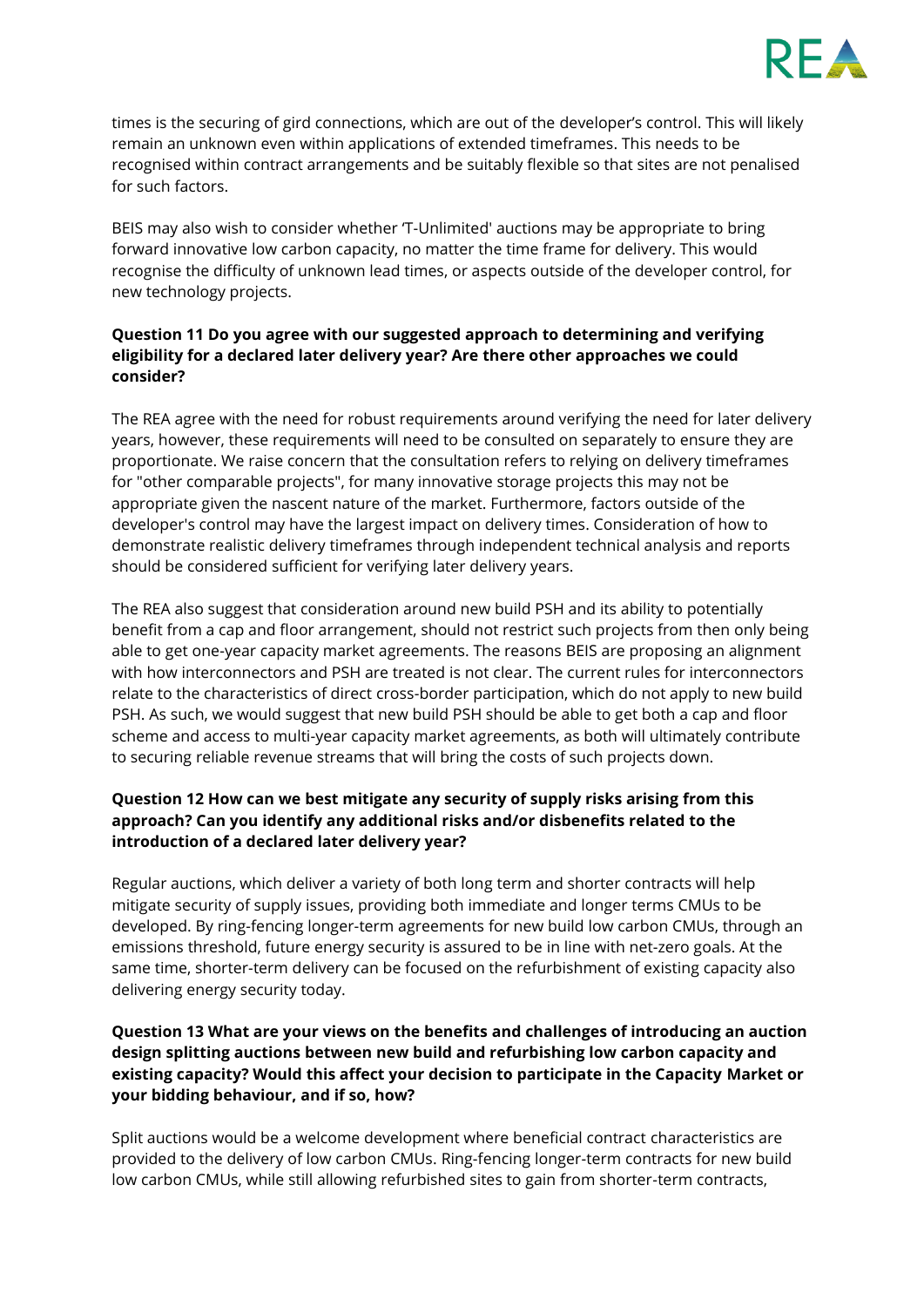

create a mechanism that both delivers immediate energy security and developers low carbon capacity for the future.

A split auction could be integrated with the carbon intensity thresholds and calculations raised in Q1 and 2. The lowest carbon intensity over the lifetime of the asset should be prioritised.

# **Question 14 What are your views on the potential split auction designs considered in sections 2.5.2 and 2.5.3? Are there alternative designs we should consider? And what approach could we take to setting targets for a separate low carbon auction?**

The REA support low carbon auctions having priority over higher carbon-based assets. Overall, we support the design of multiple auctions, which would provide low carbon projects several opportunities to secure contracts, as well as BEIS being able to design separate auctions to deliver specific desirable outcomes. While efficient, we suggest that having multiple clearing prices within a single auction may create a more complicated mechanism that is less able to send clear market signals and could ultimately disadvantage smaller entrants in the market less able to compete.

### **Question 15 What are your views on expanding the scope of the Price Taker Threshold to potentially make it a price cap for Price Taker Capacity? Would this impact bidding behaviour? What changes to the Price Maker Memorandum might be necessary to ensure any changes to the Price Taker Threshold would be effective?**

The REA generally support the idea of seeing low carbon capacity compete in a separate auction, or with an alternative clearing price, and a price cap only applied at the Price Taker Threshold to existing capacity in the primary T-4 auction. However, it would be good to see governmentcommissioned modelling of the impact of this change, to see if it delivers the level of market signal desired and ensures that the only new build CMUs incentivised through the auction is low carbon.

## **Question 16 What are your views on the potential benefits or challenges of amending the Net Welfare Algorithm to calculate to next lowest bid, rather than by the round floor price? Would this have an impact on bidding behaviour?**

At this stage, it is difficult to determine how this would affect bidding behaviours. The removal of the confidence provided by the round price floor could result in higher bids as participants price in greater risk. As such, this may not result in significantly cheaper clearing prices. Greater modelling of the impact of this change is needed before it is implemented.

## **Question 17 How might the changes to auction design considered in section 2.5 interact with other design possibilities explored in Chapter Two concerning agreement lengths (2.3) and projects with long build times (2.4)?**

Ultimately emission thresholds should be considered primary criteria for determining beneficial contract arrangements, enabling new build low carbon CMUs to be brought to market.

#### **Short Term Considerations: Improving Delivery Assurance**

**Question 18 What are your views on changing the figure used in calculating the penalty rate (for example, from 1/24 to 1/8 or 1/4)? Should the penalty rate be linked to the Value**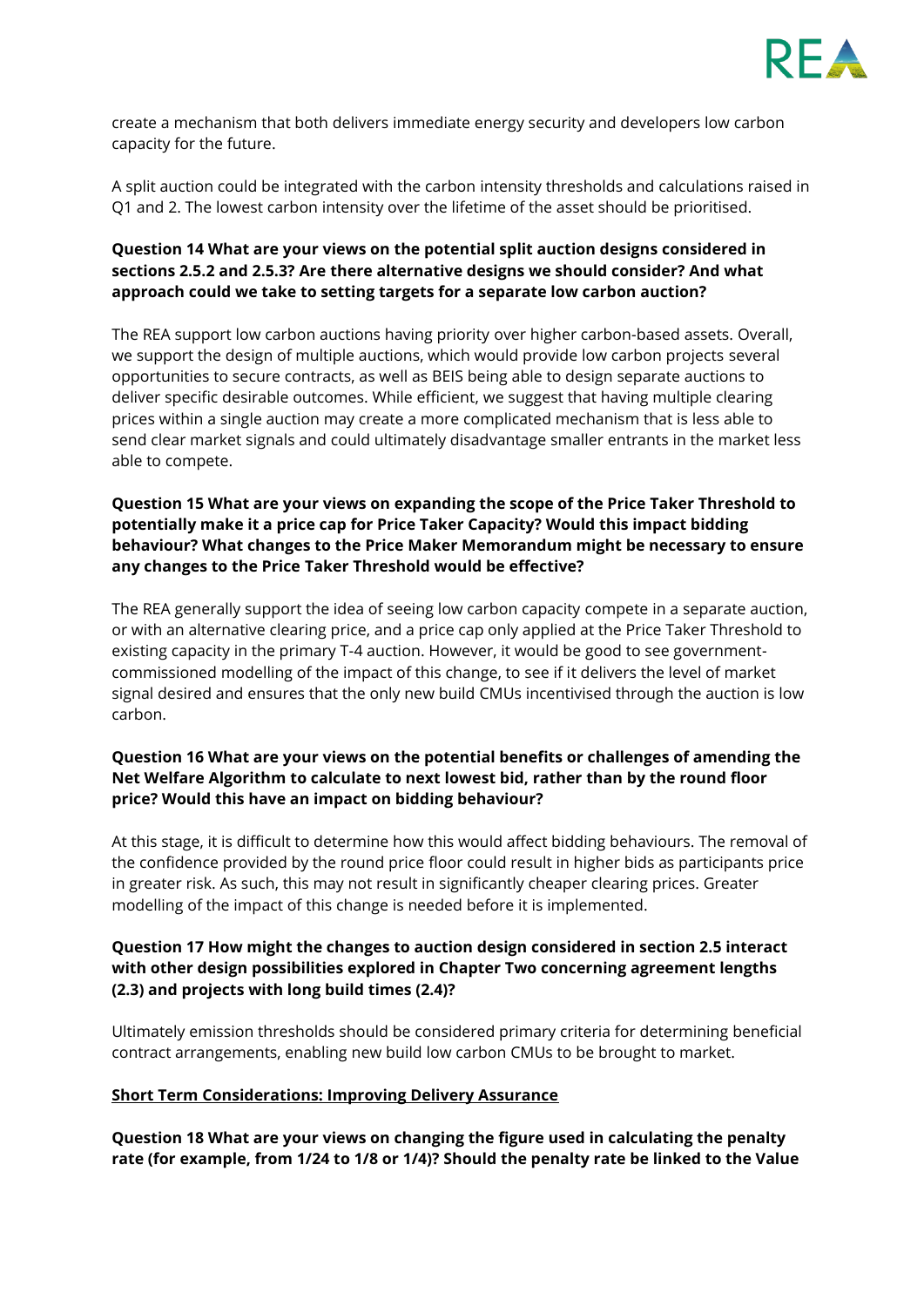

**of Lost Load rather than the auction clearing price? Please provide supporting reasons/evidence.** 

**Question 19 What are you views on the changes we consider in relation to the annual and monthly penalty caps?** 

**Question 20 What are you views on the options we consider for improving the coordination of capacity during a stress event?**

**Question 21 Do you agree with the idea of introducing an additional Satisfactory Performance Day for CMUs that fail to deliver in a stress event?** 

**Question 22 What are your views on the options we set out regarding the recovery of unpaid penalties?** 

**Question 23 Would you expect any of these changes to the penalty regime to affect your decision to participate in the Capacity Market, your bidding behaviour, or the costs of and access to finance, and, if so, how?** 

#### **Question 24 What are you views on the benefits and challenges of the alternative model for a penalty regime set out in section 3.1.5? Are there other models we should consider?**

The REA are supportive of any revised penalty regime having appropriate tolerance thresholds applied so that non-delivery of capacity within a pre-determined range of an obligation would not result in a loss of payments being triggered. Equally, factors out of the CMUs operator control should also be considered when applying penalties, with no (or reduced) penalties being applied if the CMU is subject to a constraint (such as on the gird) that they could not correct and stops the delivery of their capacity.

#### **Question 25 What are your views on appropriate testing arrangements for wind and solar CMUs, distribution connected CMUs, and co-located CMUs?**

A separate threshold for measuring wind and solar CMUs is welcomed, as this reduces a barrier for entry for these assets. The REA also welcome intentions for industry involvement with the setting of a threshold value, as this is likely to vary depending on a range of factors, some of which may be site-specific. Hence careful consideration will be needed to ensure the threshold is effective.

## **Question 26 Which is your preferred option of those proposed in section 3.2.5 relating to the timing of the connection capacity test? Are there alternative approaches we could consider?**

**Question 27 Would it be beneficial for us to enable a third party (such as the Delivery Body) to re-auction capacity obligations in respect of CMUs that have been terminated during the delivery year, or between a capacity auction and the start of the relevant delivery year? If so, what are your views on the principles for such an arrangement (set out in section 3.3.2), and do you have any commercial considerations and/or concerns about the use of a third-party facilitator?** 

The REA support the development of a third party being able to re-auction capacity obligations in respect of the CMUs that have been terminated during the delivery year. In terms of principles, we believe that the emission threshold should play a more significant role, with preference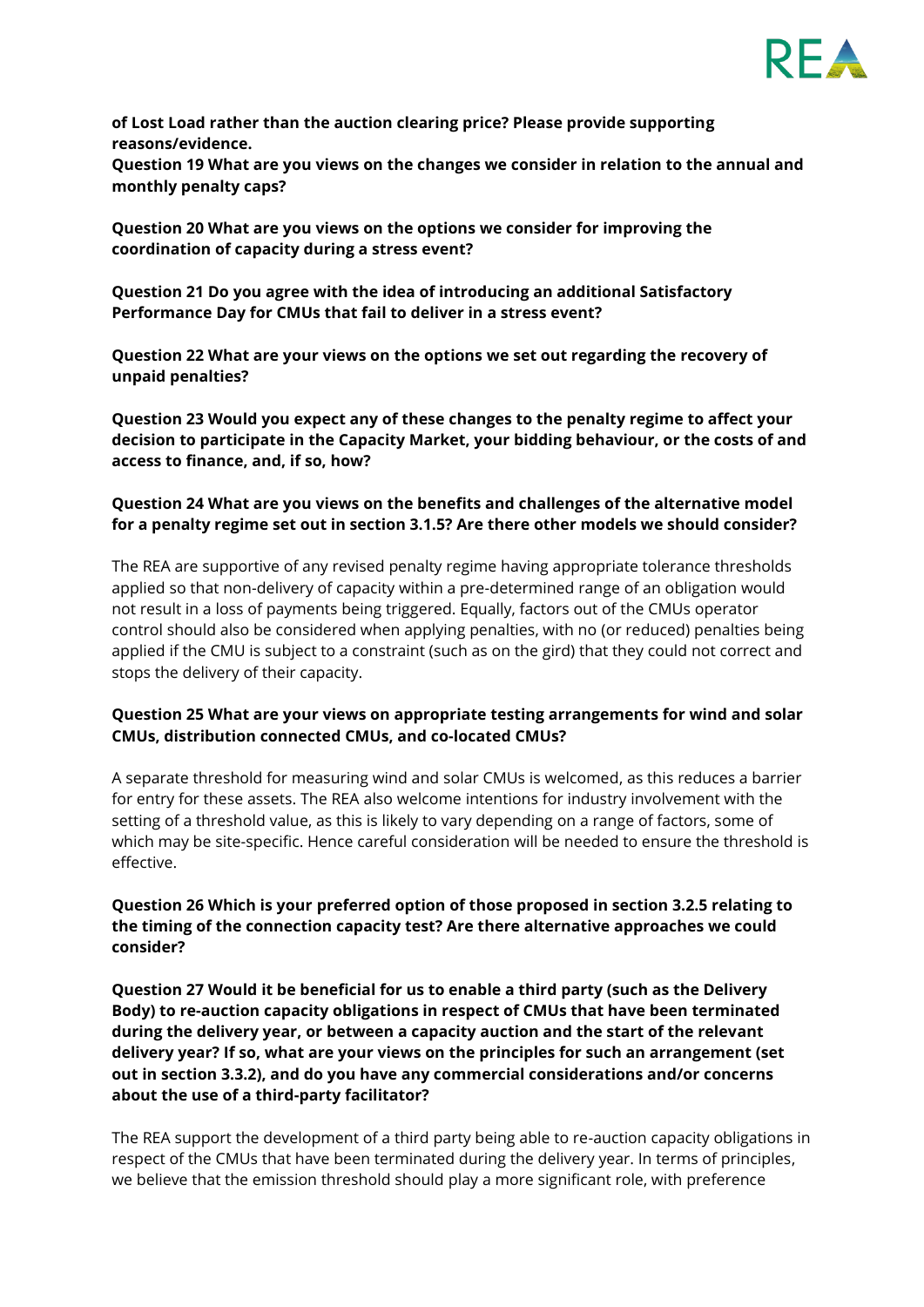

always being given to low carbon capacity, rather than just being a determining factor when two transferees submit the same priced bid for the same proposition of capacity.

#### **Question 28 In your view, do the current de-rating methodologies remain appropriate and reflect a CMU's risk of no-delivery? If not, what alternative methodology could be applied and why? Please submit any evidence in support of your view.**

The REA support de-rating factors being reviewed, especially given the fact that renewable and clean technologies continue to evolve and new technologies brought to market, meaning that historic performance and data is a poor indicator of future performance.

However, within the time limit of this broad call for evidence, it has not been possible for us to fully review all possible alternative approaches to get a firm position on a way forward. We would welcome the opportunity to see this issue properly consulted with members, via the NGESO, so that the issues can be explored in detail with the industry to find the most appropriate methodology.

#### **Long Term Considerations: Capacity Market Ten-year Review and Future Market Design**

#### **Question 29 Do you have initial views based on your experience on the Capacity Market's performance since its implementation that we should consider?**

Many of the most prominent issues concerning the capacity market have already been examined as part of this call for evidence, and we especially welcome moves to make the capacity market better aligned with the UK's carbon budgets and decarbonisation agenda. Low carbon CMUs should be prioritised in future auctions.

Further specific concerns include:

- As currently designed, the CM does not incentivise flexibility or consider other system needs that longer-duration storage can address (e.g. ancillary services). This should be examined so that sufficient revenues are delivered so that capital-intensive longerduration energy storage projects can be made bankable for investors.
- The current CM design does not encourage the co-location of renewables with energy storage. This should be promoted through the CM mechanism as an effective way to deliver low carbon CMUs.
- As recognised within the consultation, the current CM isn't suitable for new build technologies with a construction time of more than four years (T-4). This needs to be reviewed through more flexible contract arrangements, such as 'T-Unlimited' auctions.
- Current arrangements do not make suitable allowances for lead time constraints that are outside of the developer's control, in particular securing grid connections which can take many years through no fault of the developer.

**Question 30 What are your initial views on the Capacity Market as a continuing mechanism to address system adequacy? Is there a need for continued market intervention by the government to address electricity security? And should the Capacity Market (or alternative electricity security mechanism) also address wider system services such as flexibility and stability?** 

The REA see an enduring role for the CM in helping to address energy security, however, such efforts must also be aligned to the UK's carbon budgets and net-zero ambitions. We note that